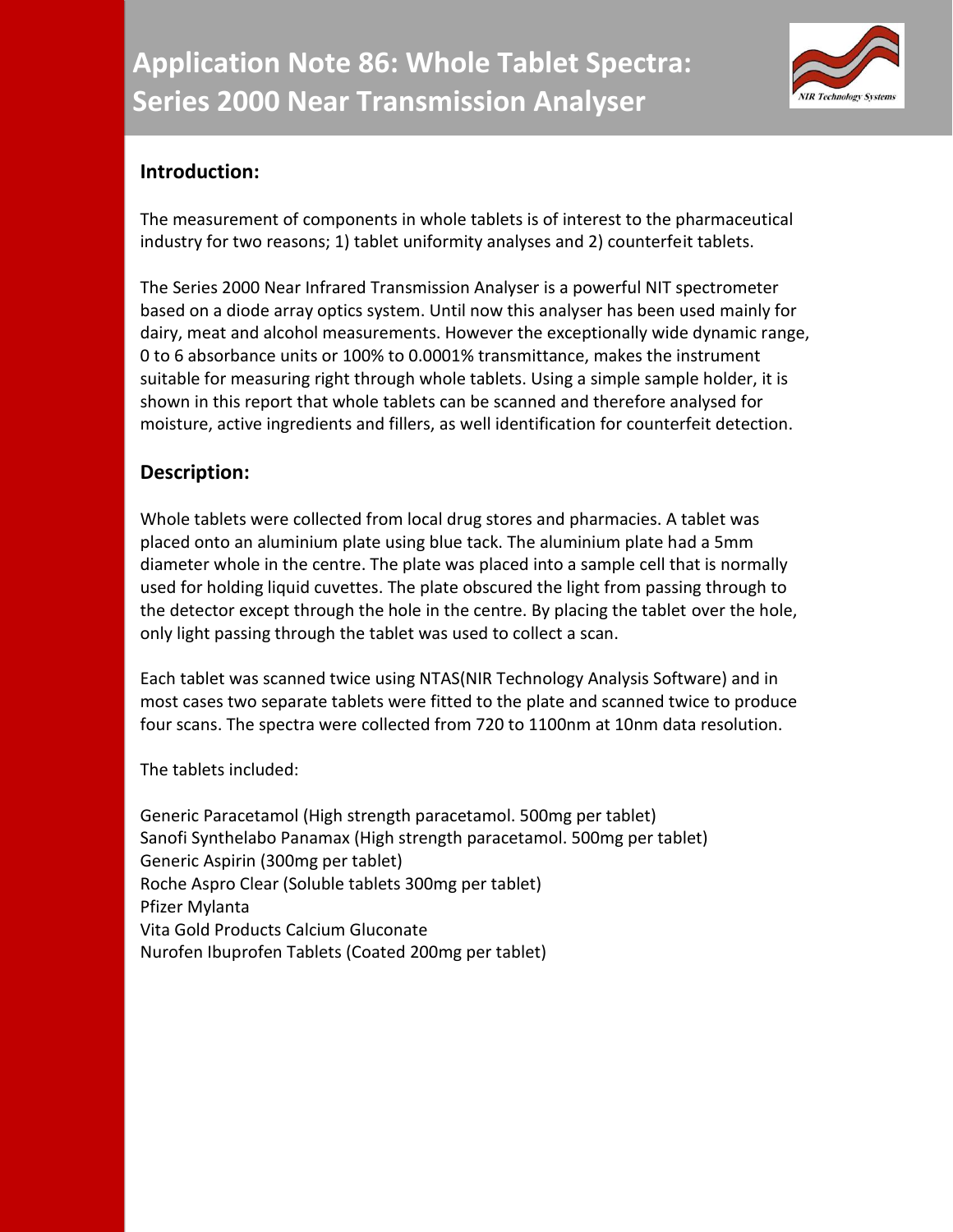#### **Data:**

The spectral plots below show all the tablet spectra and then the individual spectrum.



NIT Spectra of 7 Different tablet Types





NIT Spectrum of Generic Paracetamol Tablets

NIT Spectrum of Panamax Tablets – Sanofi Synthelabo brand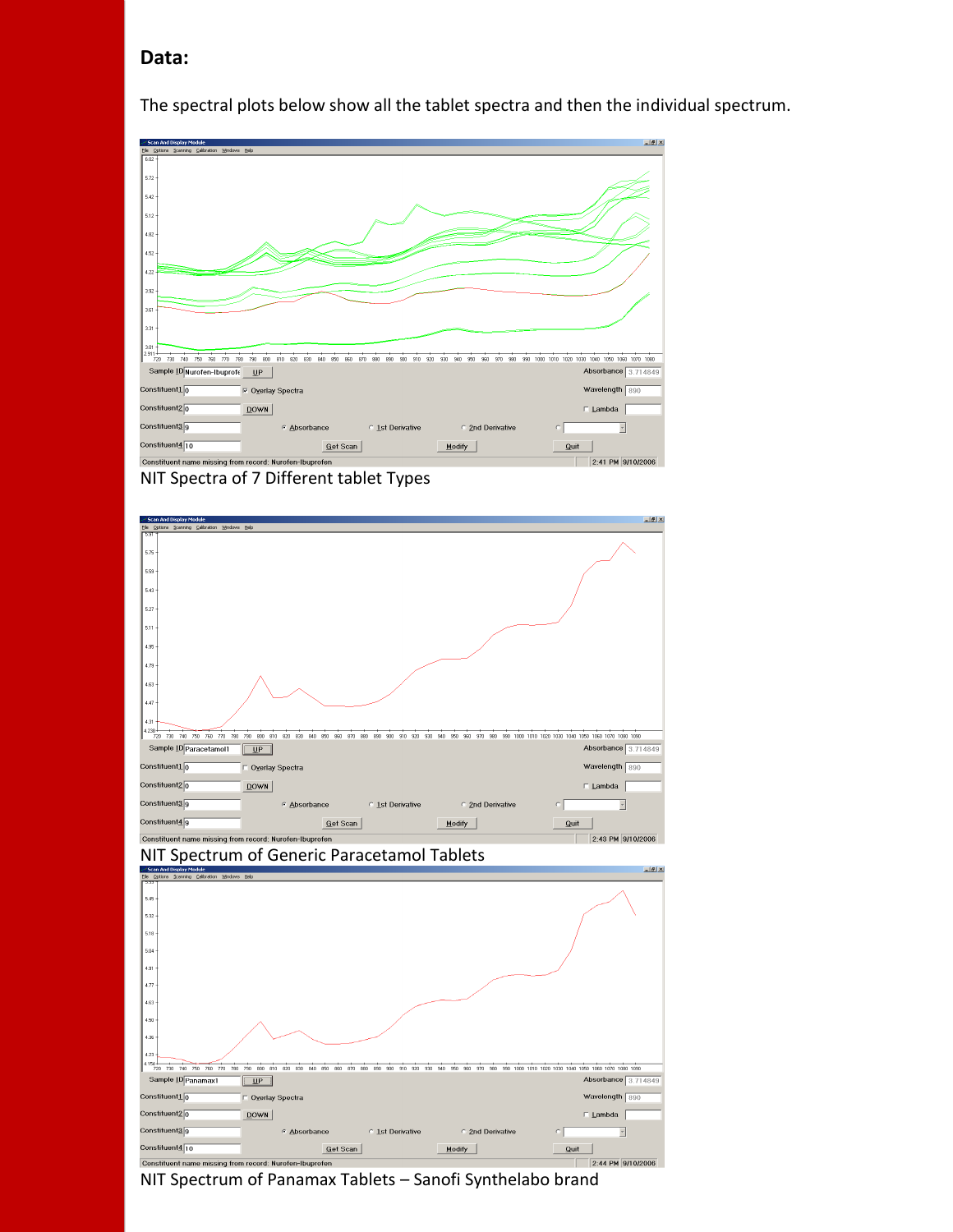









NIT Spectrum of Calcium Gluconate Tablets: Vita Gold Products brand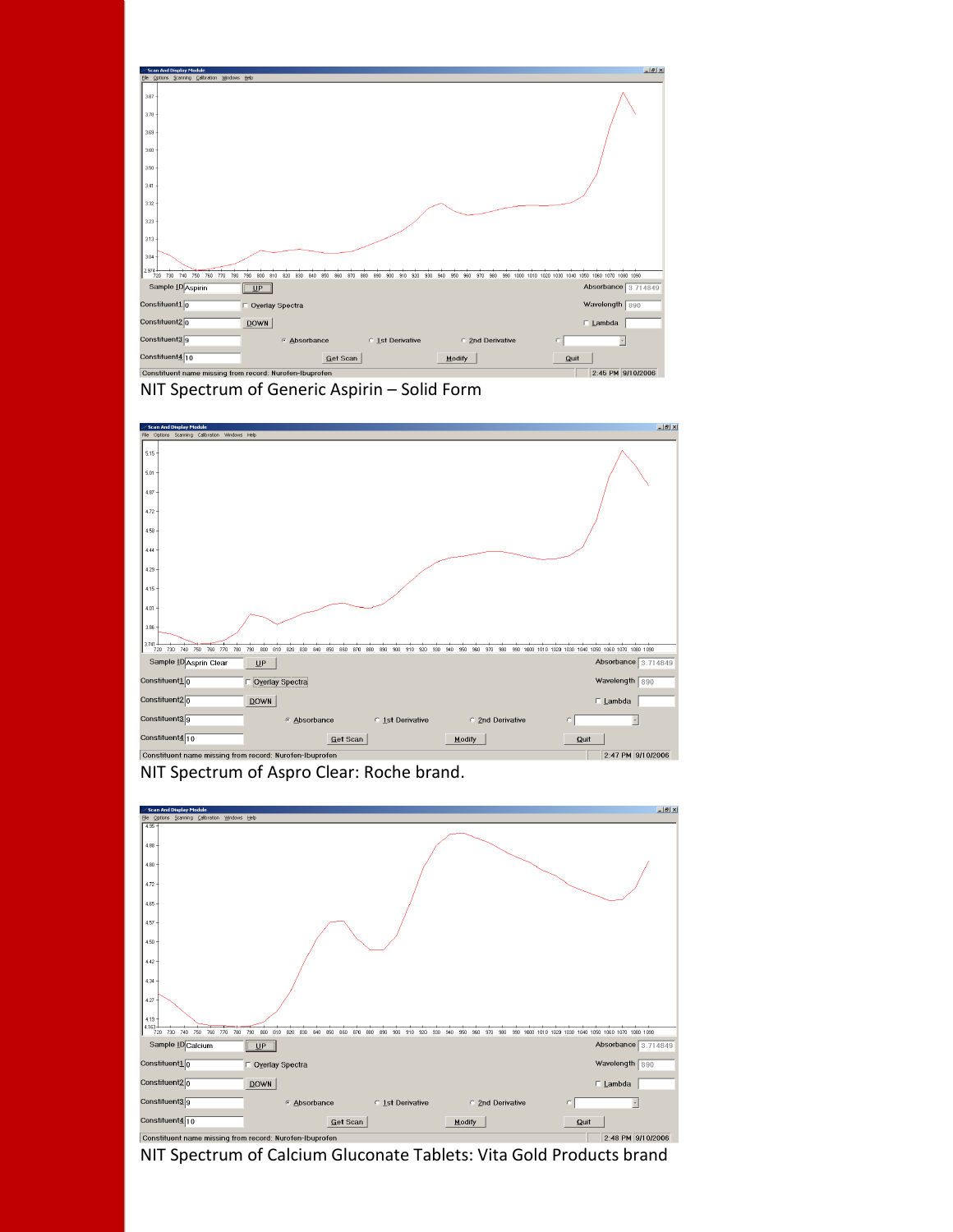

NIT Spectrum of Mylanta Tablets: Pfizer



NIT Spectrum of Ibuprofen Tablets: Nurofen brand



# The last plot shows the  $2^{nd}$  derivative spectra of all the tablet types.

2<sup>nd</sup> Derivative NIT Spectra of Whole Tablets